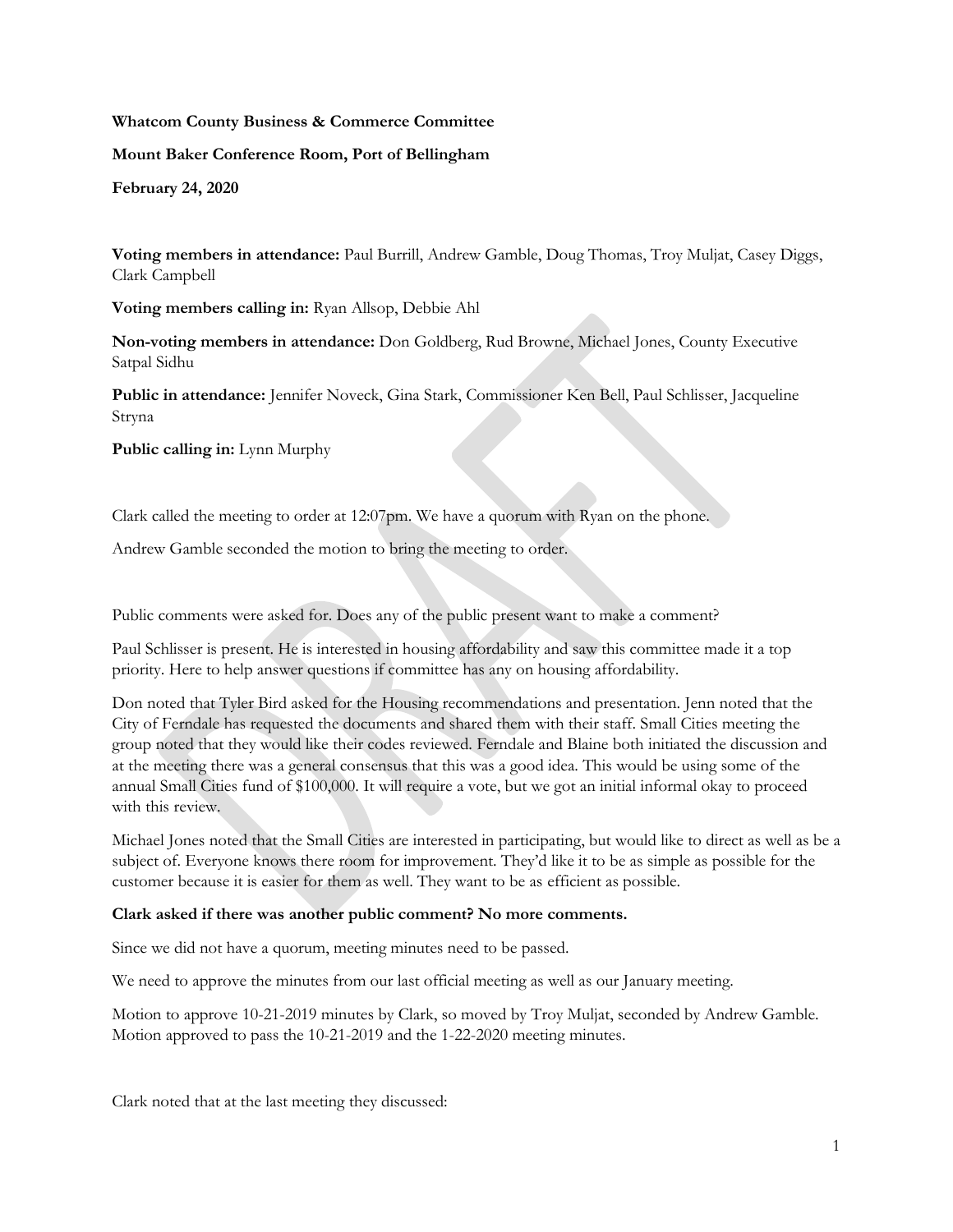## Format of the group

Before new business, updates on old topics and issues

## **Do we have any updates, first?**

## **Housing**

Clark noted that the Herald had an article on new housing options in Barkeley Village, seems like an interesting P3 model that might be working and might be good to get those groups to present.

Don noted that Seth Fleetwood is on our mailing list, but it would be great to have him or a representative from the city at the meeting. It is important because they really impact the group and are a central actor.

Michael Jones and Tara Sundin were added to the Housing Advisory Committee (another County committee)

Don noted that Debbie Ahl wants to advance the childcare topic, which we did not get to send a letter of support for since we didn't have a quorum, but it will move forward either way.

# **Philips 66 Project Pull Out**

Satpal provided an update on Philips 66, they reached out after P66 issued its statement. Its uncertainities were identified to be external, they said it was not about the County or the County permitting process or even the Dept of Ecology. It was their internal decision that they will have a lot of nonprofit and other objections even if they were able to get permits. There is a meeting this Friday between P66, Ecology, and other groups so that they can identify the uncertainties.

Ken noted that they were unaware they would have to do a full EIS. Having to go through this process actually reduces the likelihood that the project will get approved because it pulls a lot of people out of the woodwork. They are going to do it, probably in Louisiana. Don noted that there would \$7-8 million additional in spending.

Satpal noted that they should have been aware that they'd need to do an EIS. They have experience in setting up these developments all over the world. We need to bring in more evidence and data and not political rhetoric. We could be losing a \$750 million investment and 600 jobs, 100 permanent jobs. We do not want to lose that. There are open to reconsidering and will provide their conditions on Friday 2/28. They've booked nearly the entire day just for this discussion.

Don asked about the position of the Lummi. Satpal responded that right now they need to know what P66 wants before the Lummi can make an assessment. Of course it will include issues such as a discussion of vessel traffic, rail traffic and capacity, etc.

Rud said that the Green Apple project is dependent upon the renewable identification numbers you get for producing biofuels / whatever. If the EPA renewable fuel standards change, it will change the economic viability of the project.

If the project moves ahead, Satpal hopes to bring the issue before nonprofits and environmental groups to review the proposal. County Council 100% supports this project.

Paul asked if the environmental impact statement is a federal or local requirement. Don and Satpal said it is federal. Paul wanted to know what Louisiana has the same sort of restrictions that we have? Don said it was unclear if they had done anything in Louisiana yet, they may have to complete an EIS there too.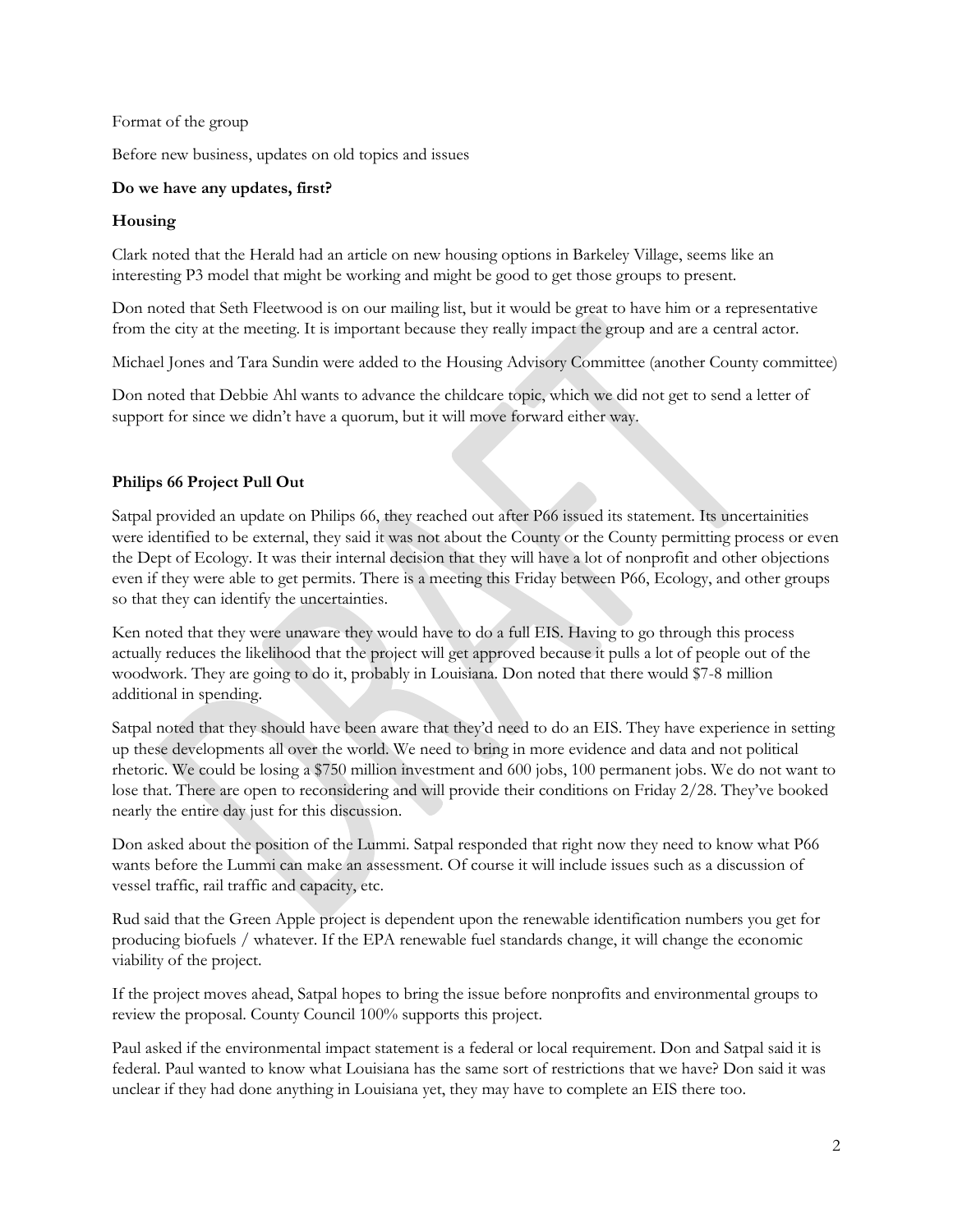Andrew noted that our location is preferable because they are closer to the intended customer base, but all the factors are overshadowed by the amount of time it will take to get into business. If they can get moving and in business 6 months faster, then that that will probably outweigh all other factors.

Doug: Why do we not have a team to walk businesses through this process? In other places, there is a whole welcome team that helps businesses navigate permits, ecology, and so on.

Don: Actually, hopefully this is changing because this is exactly what our group is trying to do, we have a bunch of Canadian firms that we are helping move here now. Per Clark's question: can the committee help Satpal and the County somehow?

Satpal noted that as soon as we know what the challenges are, he will share them with us.

Don noted that he stays in touch with BP and P66 on a monthly basis so will do his best to keep the group updated as well.

# **Moving BAC from County Council to County Executive**

Andrew Gamble noted that this change is a fundamental change. It should go out to all voting members, so everyone understands what the change means. As a manager with groups of people reporting to him, he'd be adverse to the group of people deciding they will just report to someone else. It seems like this should be pushed back to the County Council.

Don noted that from Committee be happier and would the Committee get better representative and more opportunities for feedback. But this was meant to be a discussion. Does this group want to continue to report to the County Council? Or do we want to move it?

Andrew is aware that County Council make up has changed. He thinks maybe we should take some time to develop a new relationship with some of the new members, Maybe the Council and its approach has changed? See how things will work.

Ryan seconded Andrew's suggestion.

Rud understood the discussion in that this committee would be selected and created by the Exec but that they would still be reporting to County Council. So the Council would still be involved.

Clark and Ryan talked and Ryan had a talk with Tyler Bird regarding this potential change. Clark said that if we are a County appointed board that is to provide advice to Council on policy, are we going to have more or less impact having that filtered through? And the second is if it is not unanimous within the Council and it is another thing that divides the Council, then that changes things. We are subject matter experts in our industry, how can we help the County make better policy in our areas? What are the unintended consequences? Its ultimately not our decision, we can have an opinion, but the manager makes the choice.

Don noted that this was precipitated by the fact that members did not feel heard or responded to by the Council. We got nothing in return. When we discussed how we could be more effective, this came up as an option to make the committee more effective? Then only one person is responsible to respond to us. But it is a discussion, up to the group. Does the committee want to make a suggestion on what to do?

Michael Jones commented that we have not had time to really build a relationship between BAC and the County Council. Relationship building takes time. He thinks having the Exec appointing members could be useful, this could be helpful. Shifting the appointment authority. But moving the committee out of Council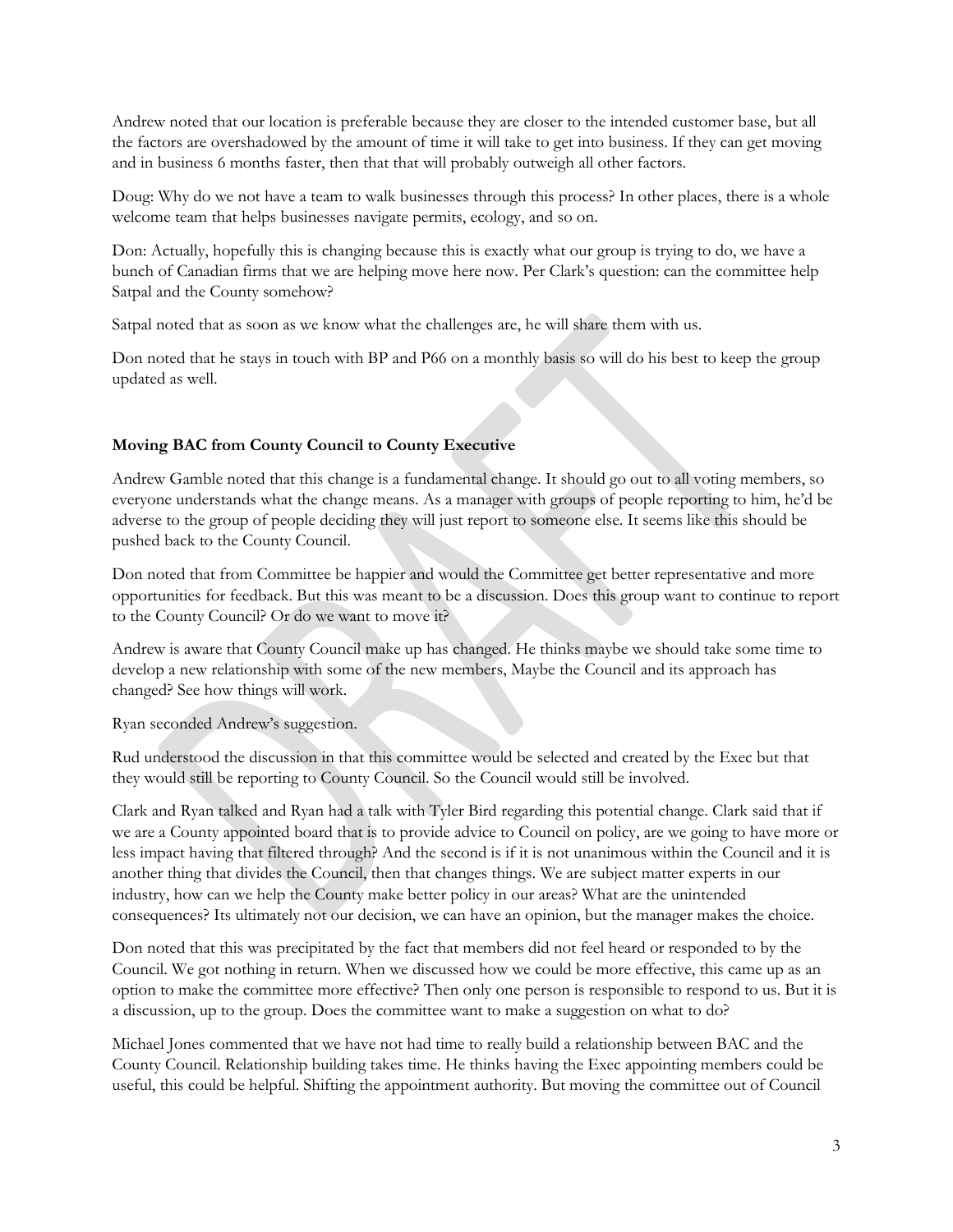reporting may not be wise, we need them hear and respond to what we are saying. They get to make the laws at the end of the day. Maybe more time.

Clark asked Rud if appointment authority versus reporting accountability had different impacts. He basically agreed with Michael Jones.

Don noted that one difference of the BAC now is that Satpal and Rud are now in this meeting, whereas in the past we only had Carol Frazey, who was a relatively new Council member.

Rud thinks that one thing that would help would be how to make this committee include and have a connection to the City of Bellingham, because they such a huge influence. It would be great if this was a joint county-city advisory group.

Clark said right now we'd be voting on shifting appointment authority, nothing else.

Doug said he does not think that who they report to is the challenge.

Ryan votes to stay as is and do a better job building relationships with the Council and bringing the city in.

Don asked about blending this to be a County-City committee. Would it be difficult?

Satpal wants to take direct action and responsibility with the committee and will keep doing that irrespective of what the Committee decides

Clark asked if we want to vote to draft a letter suggesting the changes to the County Council or we want to stay with the status quo. The group decided that they will stay as is.

Rud wants this group to report to the Bellingham City Council, so they are recognized.

Don said he will think about how to bring the agencies together.

Clark wondered what the perspective of the Small Cities would be, Michael said that they would understand and as long as the Small Cities.

Doug noted that if the group gets a response, he will drive wherever we are, Blaine, wherever. But getting a response and feeling like the meeting is productive and they are actually being effective. What value is the group adding? What is the goal?

### **Discussion about meetings & lunch**

- The POB can host at the Mt Baker Conference Room
- Looking for lunch time hosts, here or elsewhere

Rud noted that he and Satpal were very discouraged that they were not able to sit on the board last year and they are here now and hope to provide direct access.

Rud wants to focus on childcare and housing. The message that came to Council was: throw out the rule book. That is not a message that is productive for Council, they can't do much with that. If we have specific examples, something done in another WA jurisdiction, we could try it here. He wants everyone to understand where the guard rails are. Doug said we should take a field trip to the Tri Cities.

Rud said if they can provide other County examples, so they know what is legal and following WA state laws, especially the GMA.